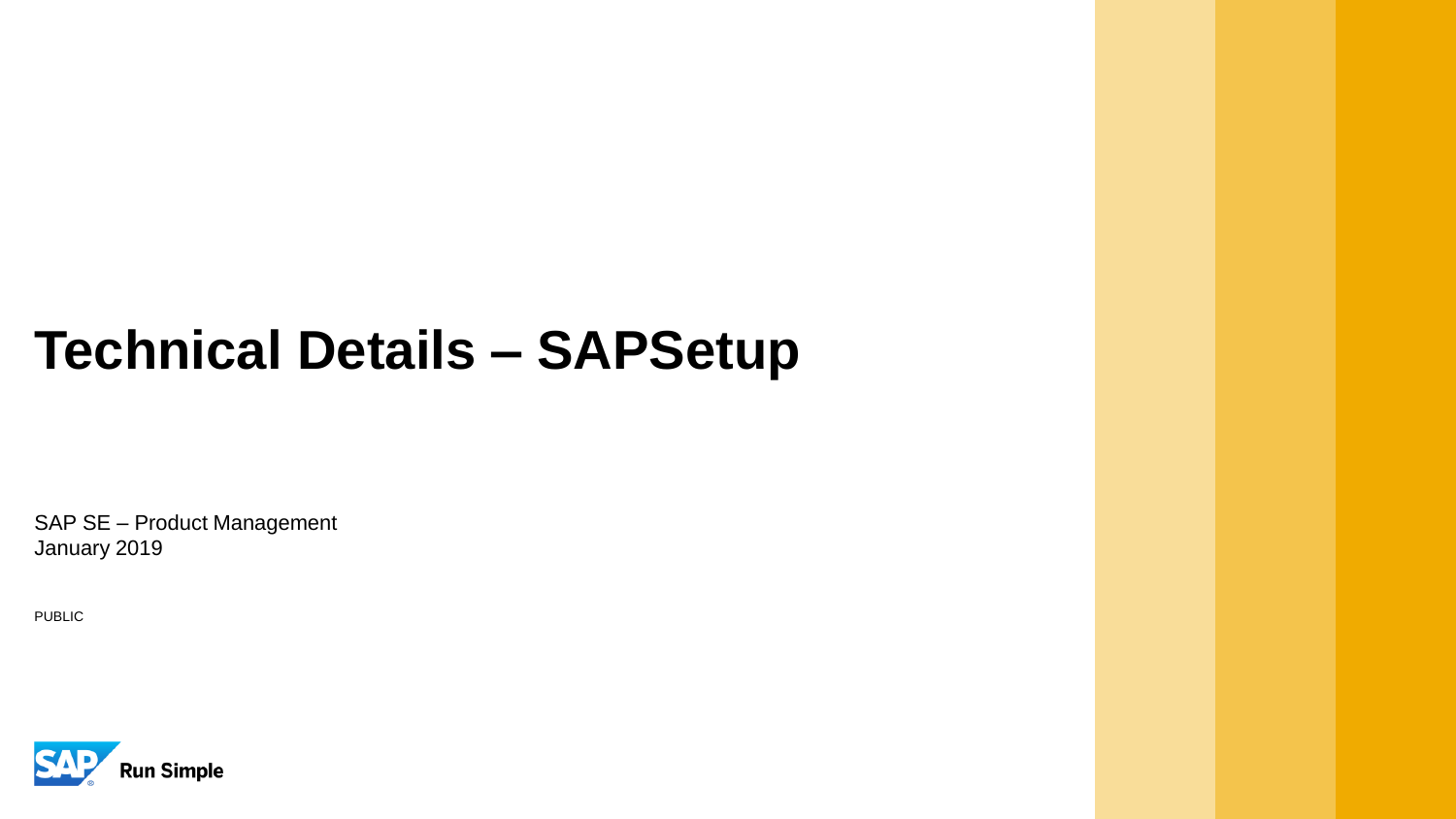#### **Disclaimer**

This presentation outlines our general product direction and should not be relied on in making a purchase decision. This presentation is not subject to your license agreement or any other agreement with SAP. SAP has no obligation to pursue any course of business outlined in this presentation or to develop or release any functionality mentioned in this presentation. This presentation and SAP's strategy and possible future developments are subject to change and may be changed by SAP at any time for any reason without notice. This document is provided without a warranty of any kind, either express or implied, including but not limited to, the implied warranties of merchantability, fitness for a particular purpose, or non-infringement. SAP assumes no responsibility for errors or omissions in this document, except if such damages were caused by SAP intentionally or grossly negligent.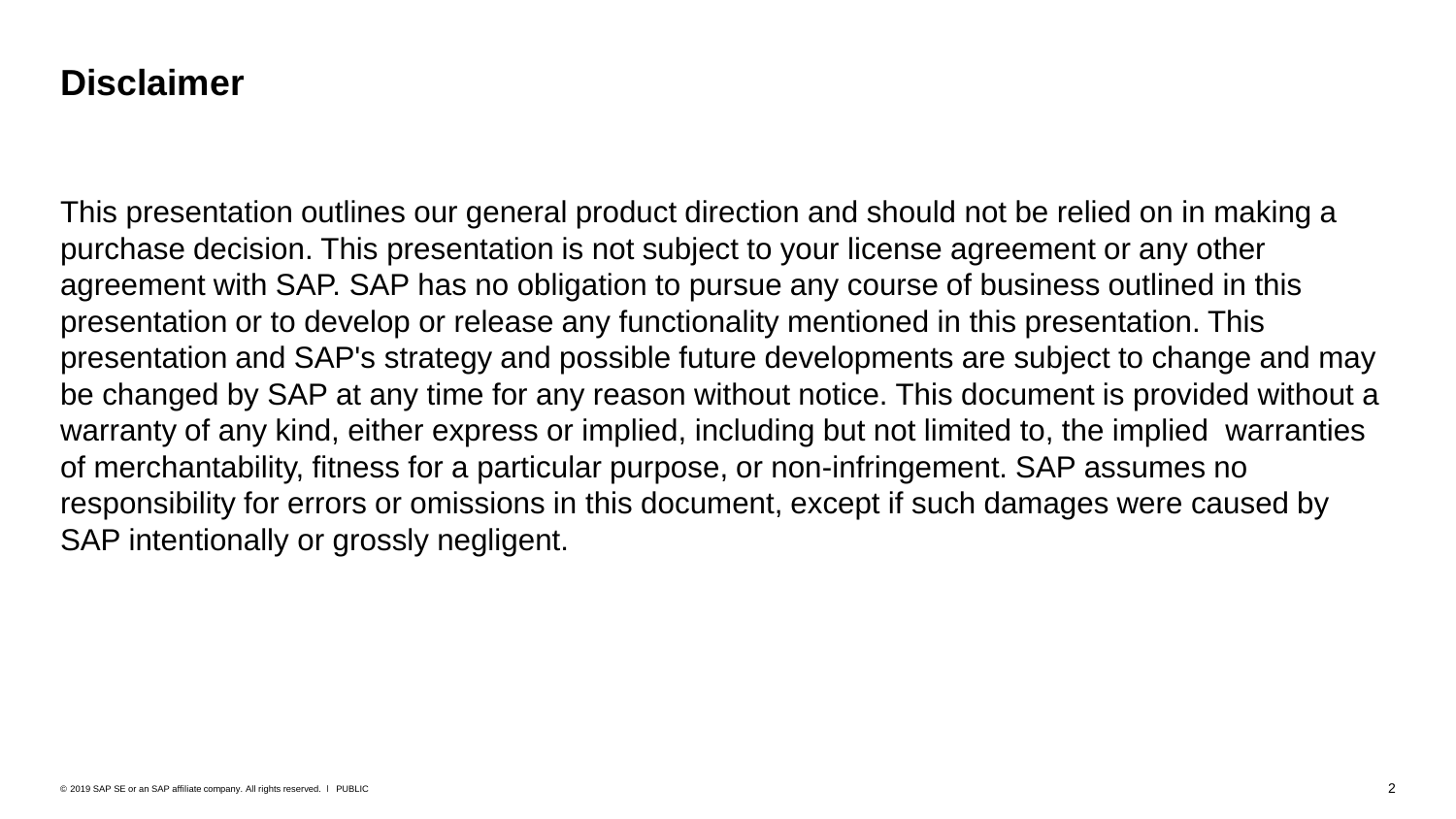#### **SAPSetup Overview**

*SAPSetup* offers easy and reliable functionality for installations ranging from single PCs to distributions on a large scale

- The installation and distribution of frontend software with *SAPSetup* offers:
	- Simple **installation** of frontend products
		- □ Either from an installation server or from a distribution medium (such as a DVD)
		- **Log file available at** &programfiles \sap\SapSetup\logs\
		- Command line options for dark mode execution and self-extracting installers



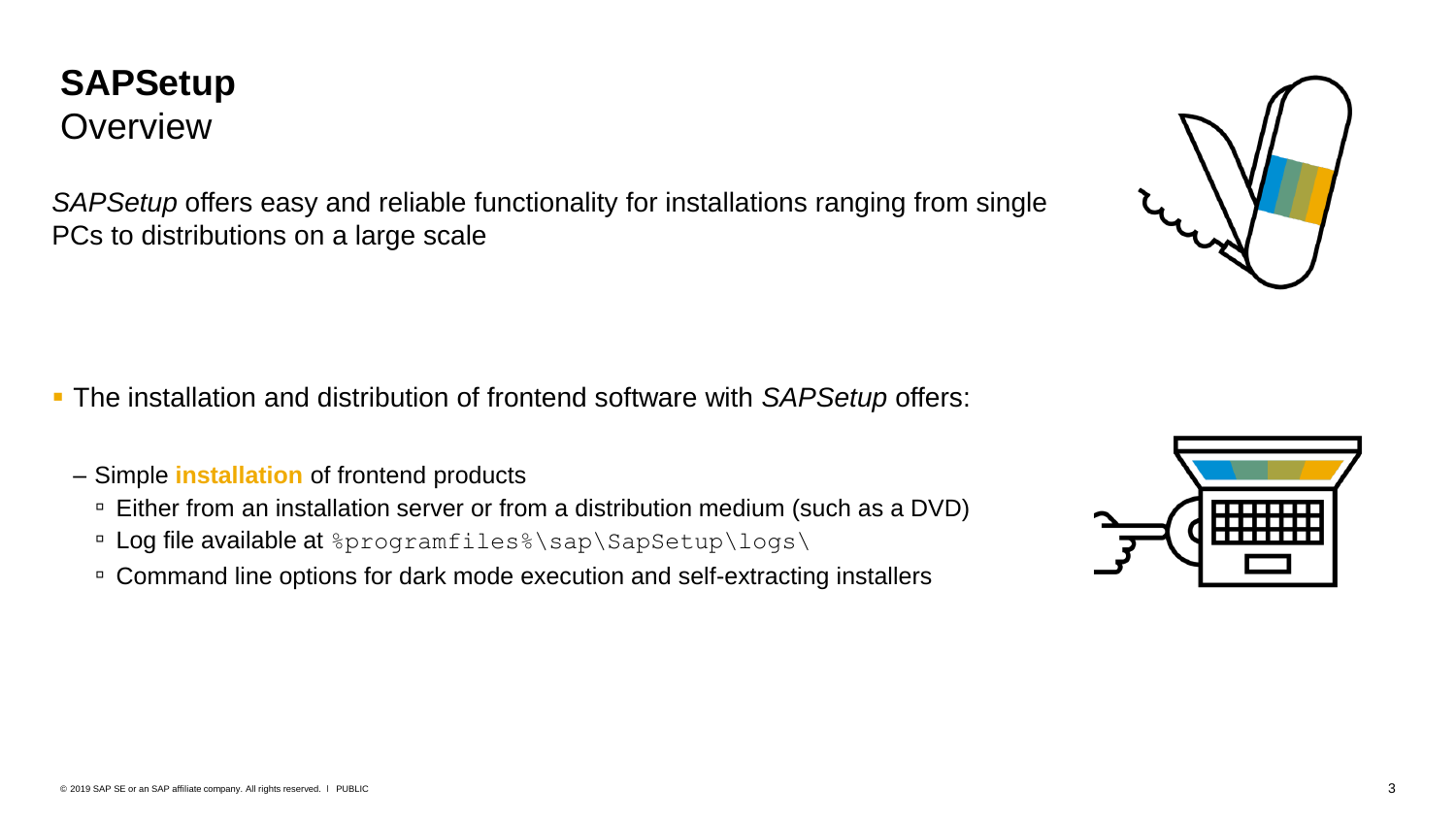# **SAPSetup** Overview (continued)

- **Distribution of software over the network** 
	- Create and maintain installation servers
		- Installation servers offer the distribution of frontend software over the network by acting as file server that contains all the content of an installation medium
	- Create, configure and maintain installation packages containing multiple products and predefined installation parameters to be offered via an installation server

#### **• Maintaining frontend software**

- Apply patches to the installation server that can then be propagated to the clients by an automatic workstation update service
- Perform consistency checks and repair installations
	- Compare the status of your clients to the local installation information on a server
	- Repair installations by renewing files or registry keys on a client from an installation server
- Perform central log file analysis
	- Get log files from the clients or start processes remotely



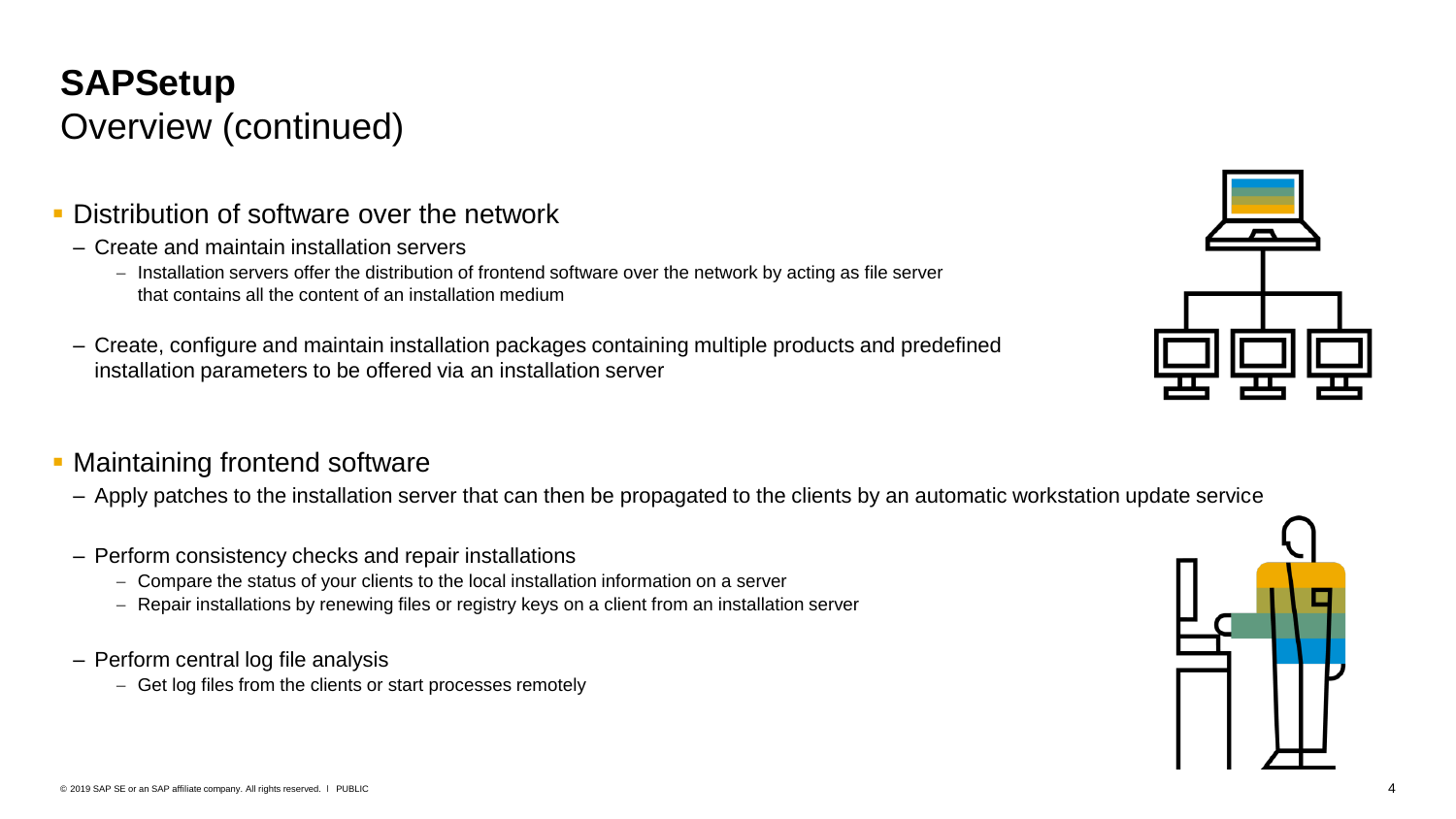# **SAPSetup** Installation – from distribution medium

#### **Installation** from distribution medium

- Administrator takes the distribution medium from PC to PC
- Main use cases: local installation on standalone computers that are not connected to your Local Area Network and for test purposes, but not for software distribution
- Normally not recommended due to high effort

#### **Patching** with distribution medium

– Patches have to be applied for each client separately

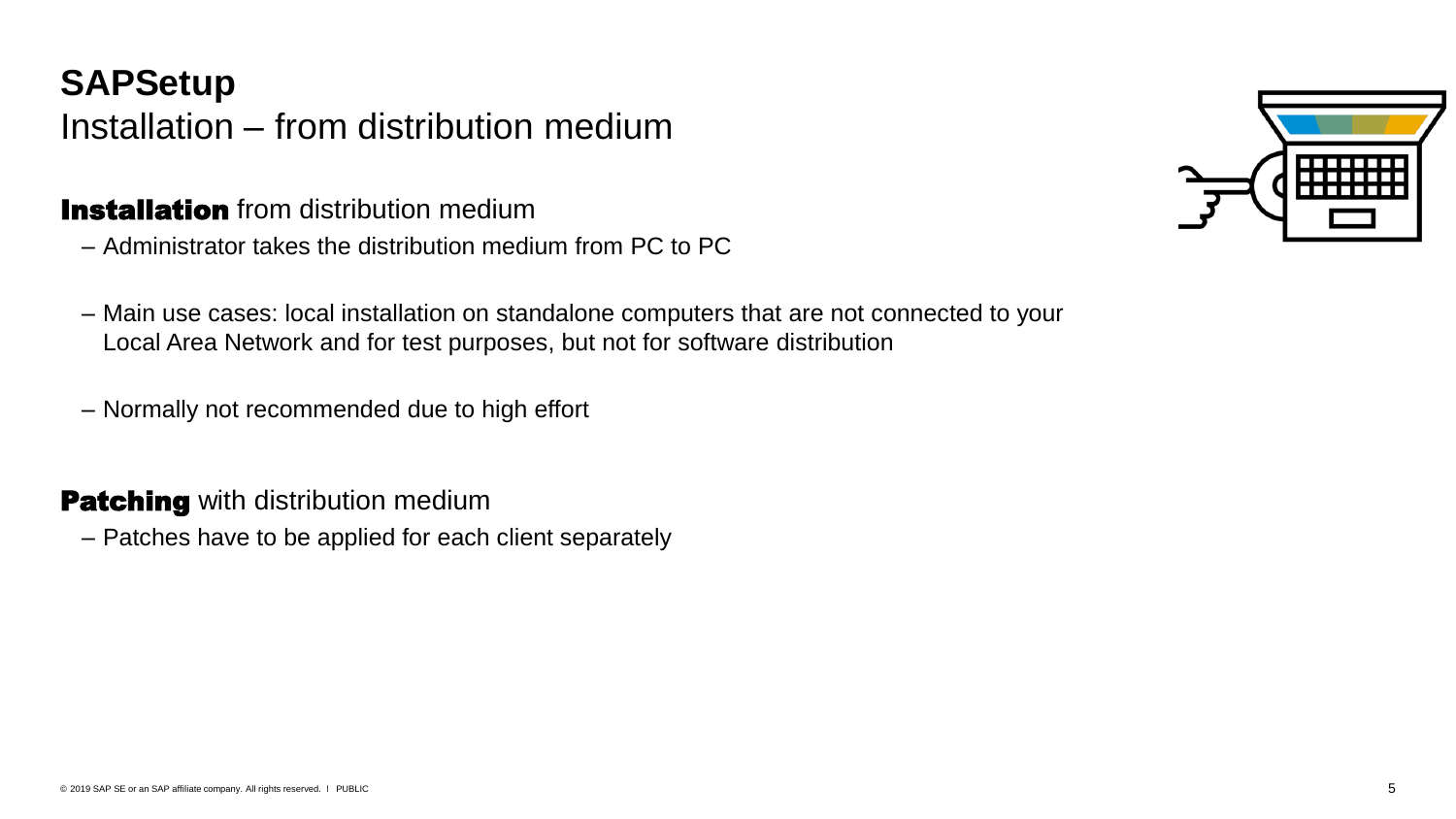#### **SAPSetup** Installation – from installation server

Installation from installation server (recommended by SAP)

- Set up an *installation server* from which you can run the installation of SAP frontend software on many different clients in your landscape
- Optionally group various components together as **installation packages** relevant for certain types of employees or for certain use cases

| <b>Business Explorer</b><br>This item will be installed                                                   |
|-----------------------------------------------------------------------------------------------------------|
| Business Intelligence Suite of SAP NetWeaver that<br>provides tools for analysis, reporting and planning. |
| <b>Disk Space Usage</b><br><b>Total: 116 MB</b><br>On system drive: 17 MB                                 |
|                                                                                                           |

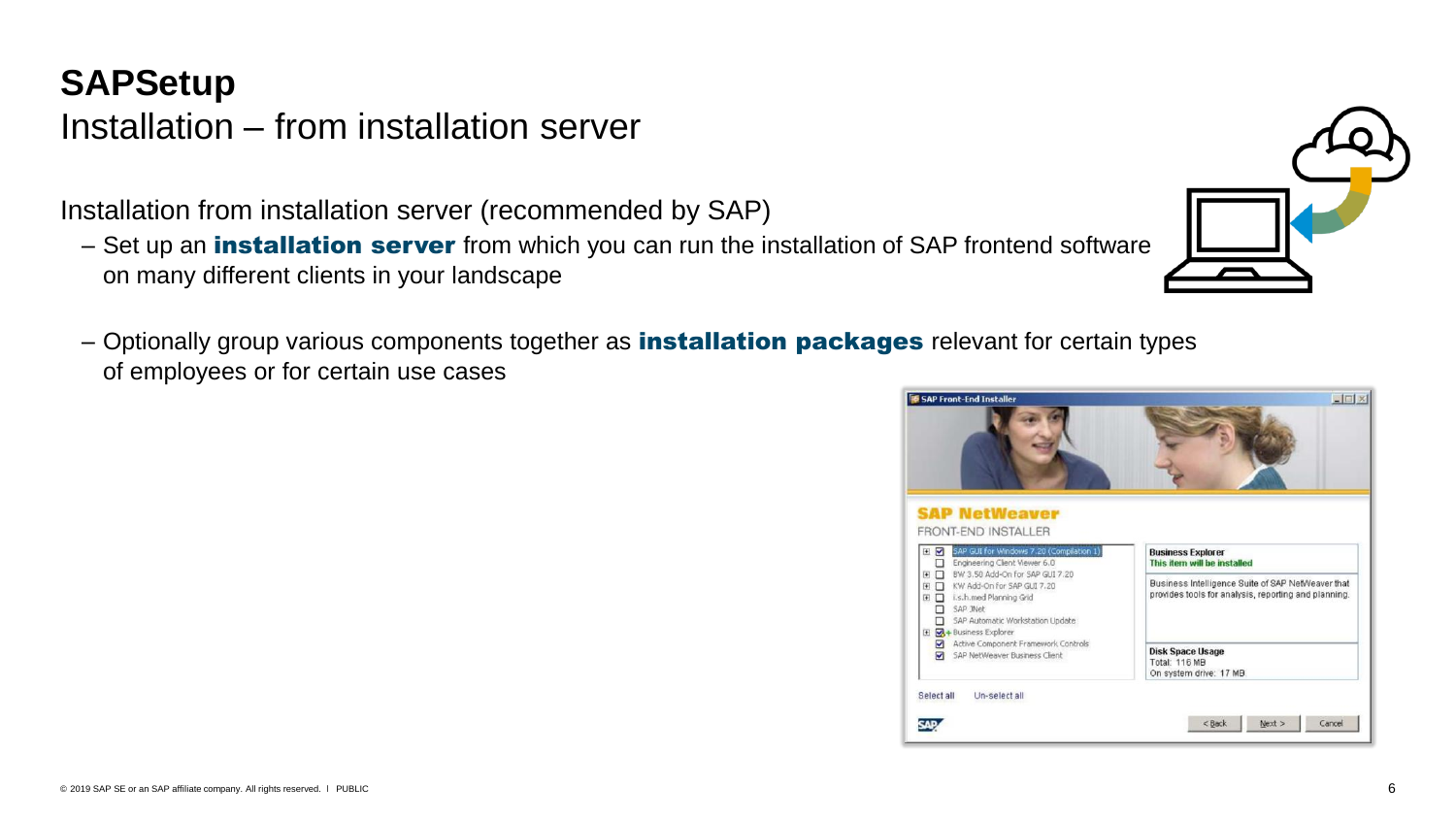#### **SAPSetup**

## Installation – from installation server (continued)

- **Optionally configure a distribution service** to add local security handling functions to enable installations without administrative permissions
	- Provide installations with different levels of user interaction:
		- Without user interaction (unattended)
		- Attended with a selection of administrator configured packages or the complete list of all available products
	- Remote installations
		- From the administrators PC to any workstation in his network
	- Overall, an **installation server** offers greater flexibility and is easier and customizable – especially if many workstations are involved
	- Also see figure on next slide



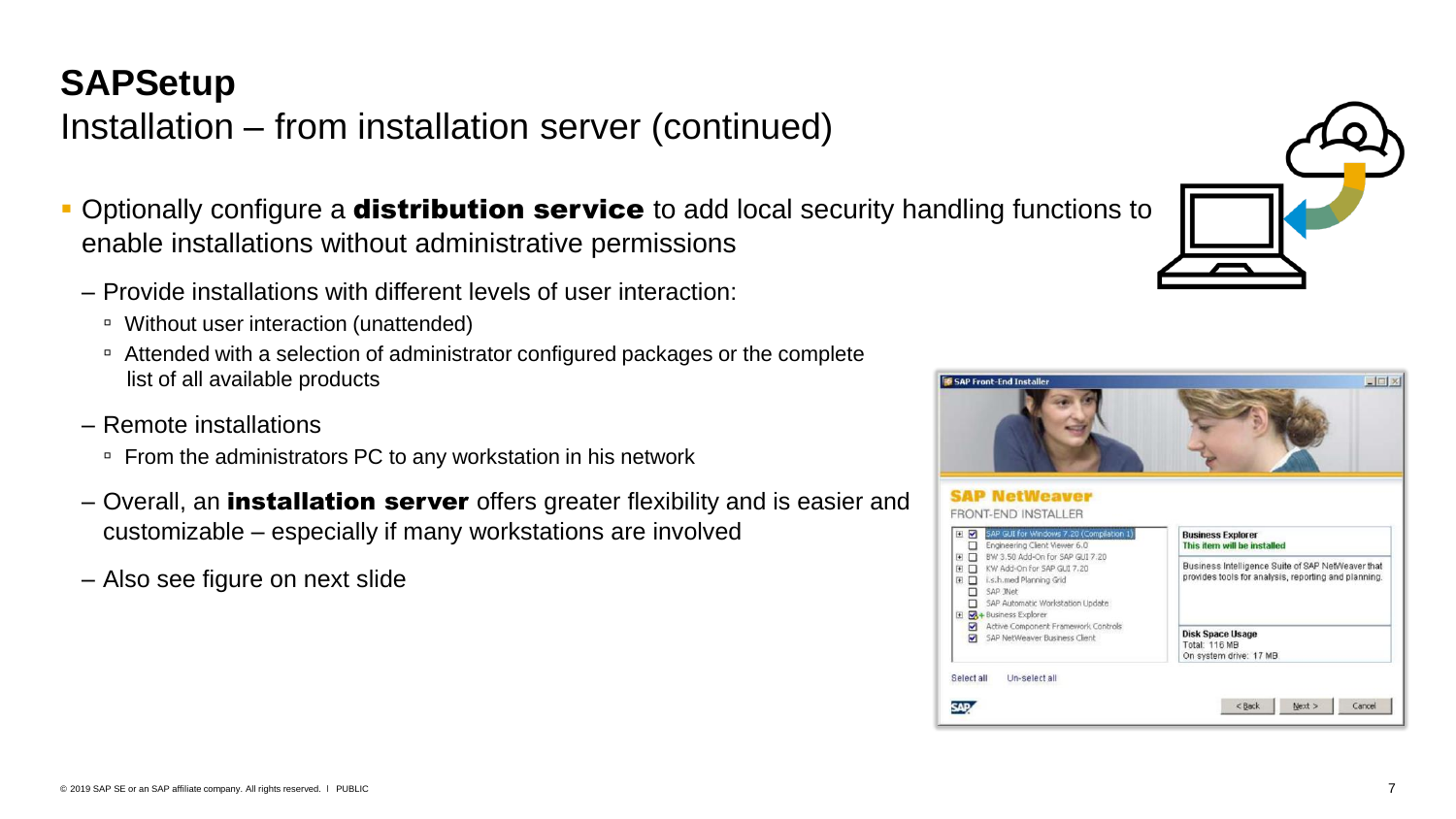## **SAPSetup** Installation – from installation service

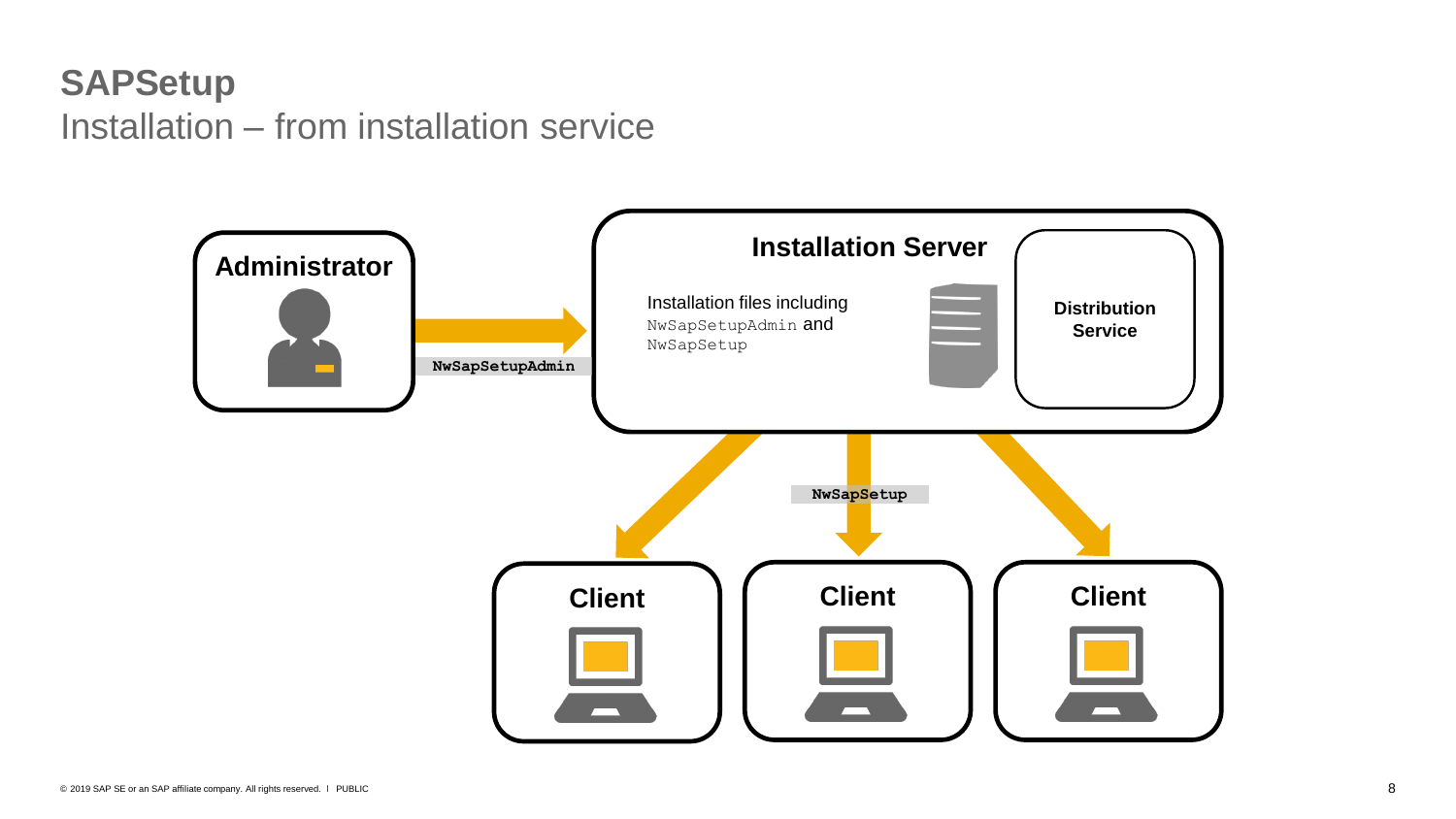# **SAPSetup**

# Patching

#### Patching with installation server (recommended by SAP)

- Apply patches on the installation server
- For the update of the clients, you have several options:

#### □ Use SAP Automatic Workstation Update

- Whenever the installation server is patched or installed packages get updated, this service will update the clients and reboot them, if required
- If a user is logged on, the user is informed of update availability and the update (and a possible reboot) is only performed when the user agrees
- If no user is logged on, the update(and a possible reboot) is performed automatically
- If a user logs on during a running update, the progress dialog of the update is provided
- □ Use the *lupdate option* to let SAPSetup update all software on a workstation to the version that is available in an installation source update does nothing, if the component versions on the workstation matched the versions in the installation source
- **Manually** apply the patch on a client
- □ Perform unattended installations with **automatic patch installation** on clients
	- Place appropriate command line in the logon script of the client
- For certain frontend software, there might be additional update options
	- For example, you can optionally use the SAP Logon-based update feature for SAP GUI (performs check for updates after a certain number of SAP GUI starts)

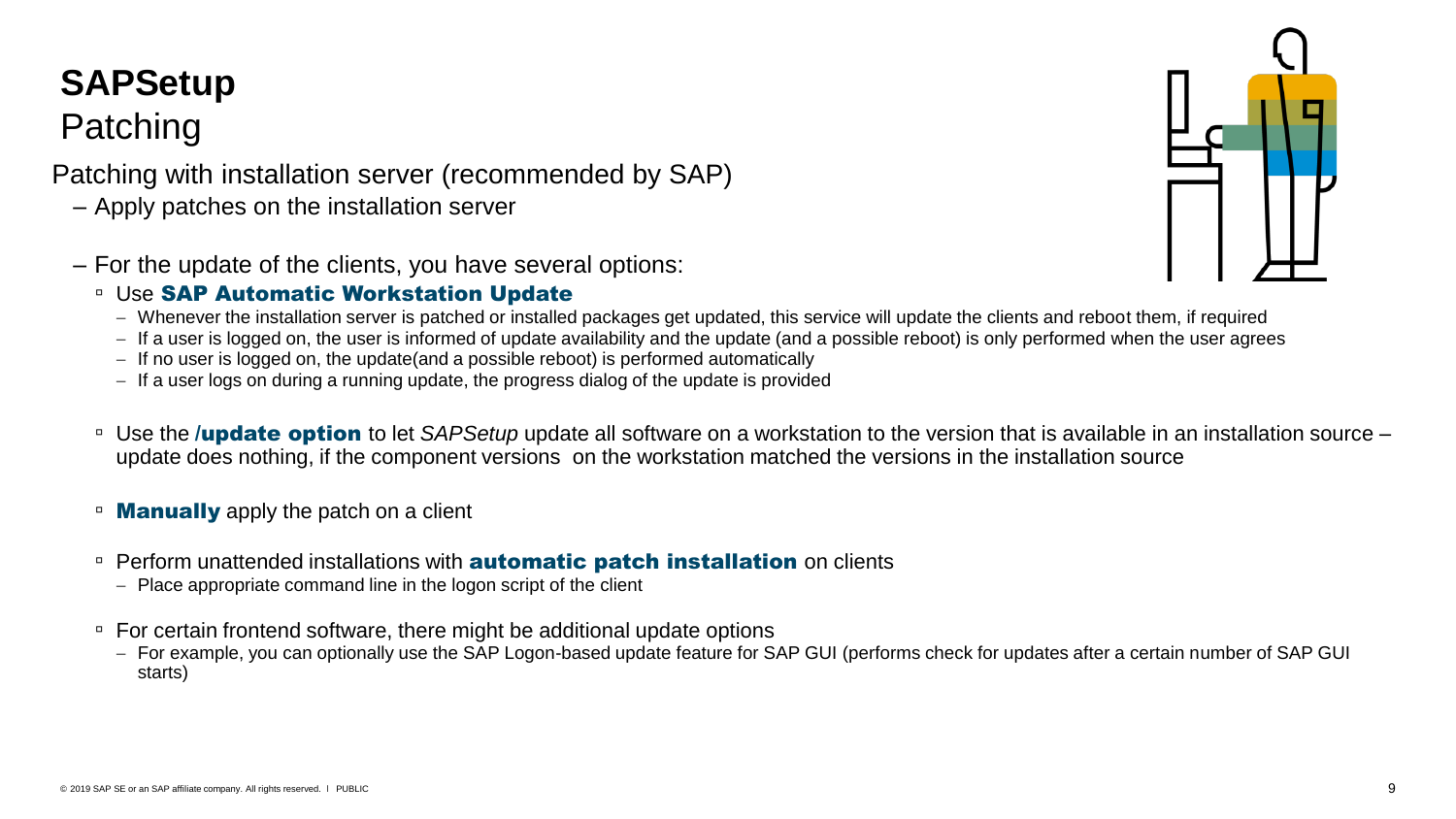#### **SAPSetup** More information

For more information, see:

– **[SAPSetup](http://scn.sap.com/docs/DOC-25230) page** in the SAP Community Network



- The SAPSetup guide available at <http://support.sap.com/sltoolset> *Front End Installation*
- The corresponding frontend installation guide available in SAP Service Marketplace for example, the *SAP Frontend Installation Guide* is available at: <http://service.sap.com/instguides> *SAP NetWeaver <Release> Installation Installation – Clients*